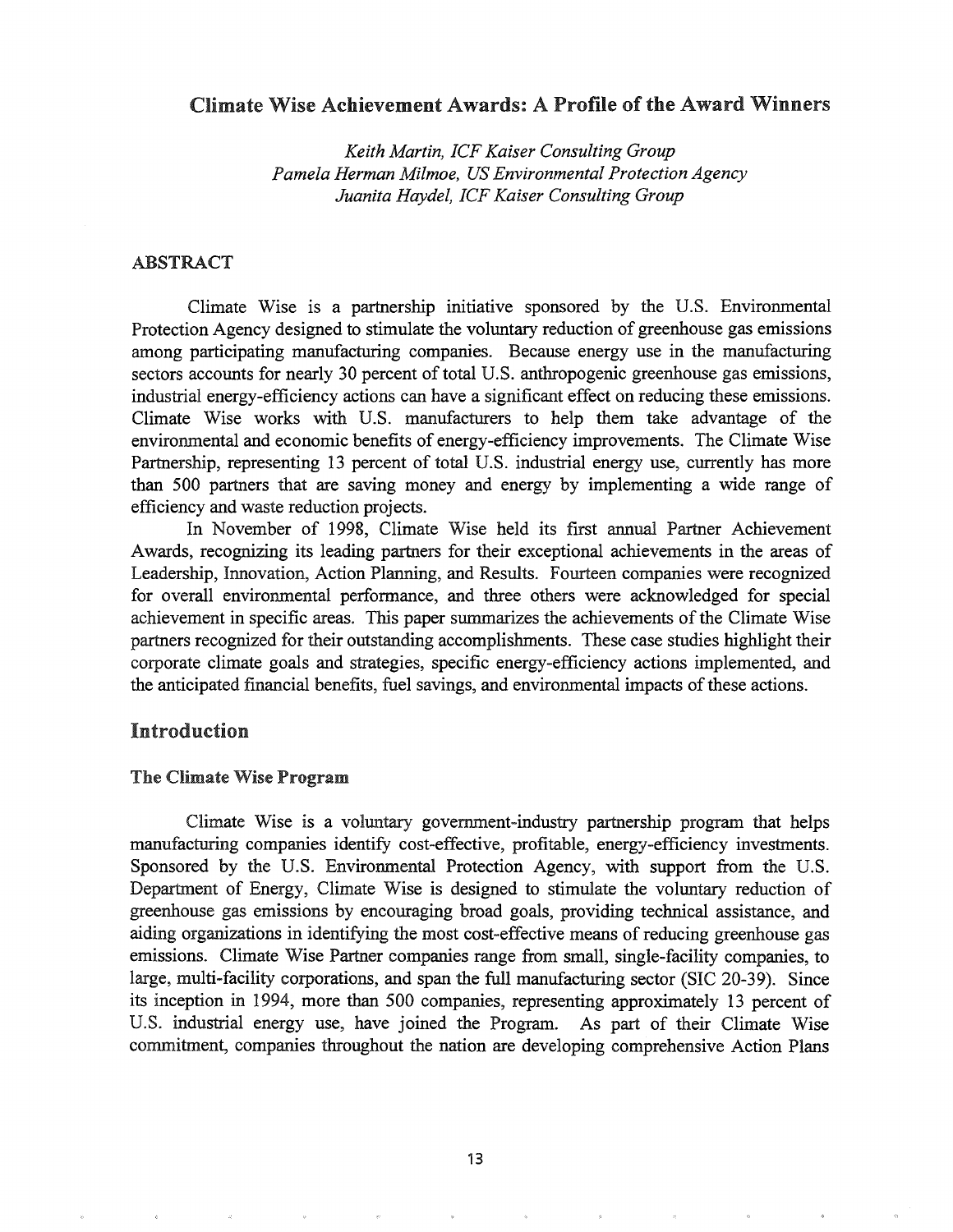that provide a thorough analysis of emissions-reduction opportunities and an implementation schedule for bringing cost-saving project ideas to fruition.

Climate Wise Partners follow a well-defined path toward setting goals, achieving emissions reductions, and reporting results. Before joining the program, potential Partners meet with Climate Wise representatives to discuss their emissions reduction opportunities and goals. Six months after signing their "Partnership Agreement," Partners submit an "Action Plan" detailing their Climate Wise commitments. The savings projections provided in Climate Wise Action Plans reflect Partners' preliminary estimates of their projects' outcomes. After a full year of program participation, Climate Wise Partners report their actual achievements in greater detail through the Energy Information Administration's *Voluntary Reporting ofGreenhouse Gases Program* (EIA 1605b).

#### Achievement Award Winners

On November 17th, 1998 Climate Wise held its first annual Partner Achievement Award recognition event. Awards were presented to fourteen companies for excellence in the categories of Leadership, Innovation, Action Planning, and Results. Three companies -- Boeing, Interface, and Lucent Technologies -- received Special Recognition Awards for accomplishments in company-specific areas. The awards winners ranged from small companies and facilities, such as Cargill-Oilseeds Division and Pan American Hospital with less than 50 employees, to the Program's largest multi-facility corporation, General Motors, with over 600,000 employees. Nearly one hundred attendees participated in the conference, representing a broad range of industry sectors. The recognized Climate Wise Partners have distinguished themselves in at least one of four broad classes:

 $\text{Innovation}$  - These partners have demonstrated technical or management innovation in the reduction of greenhouse gases and waste. Examples of innovation include changes in process operation, development or implementation of advanced technology, use of renewable resources, and management innovations such as the use of a corporate bonus structure to reward energy efficiency.

Leadership - The companies recognized have demonstrated leadership among their peers in promoting energy efficiency and waste reduction. They have done so by participating in peer exchange dialogues, launching public education or awareness programs, sharing information on greenhouse gas reduction opportunities, or otherwise influencing others to adopt energysaving and emissions-reducing activities. Many of these companies have comprehensive employee education and participation programs that promote efficiency activities in the workplace and at home.

Action Planning Excellence - These partners have demonstrated an emphasis on emissions-reducing actions in the most energy-intensive components of their operations. For industrial or manufacturing processes, these actions may include boiler tune-ups, steam system enhancements, waste heat recovery,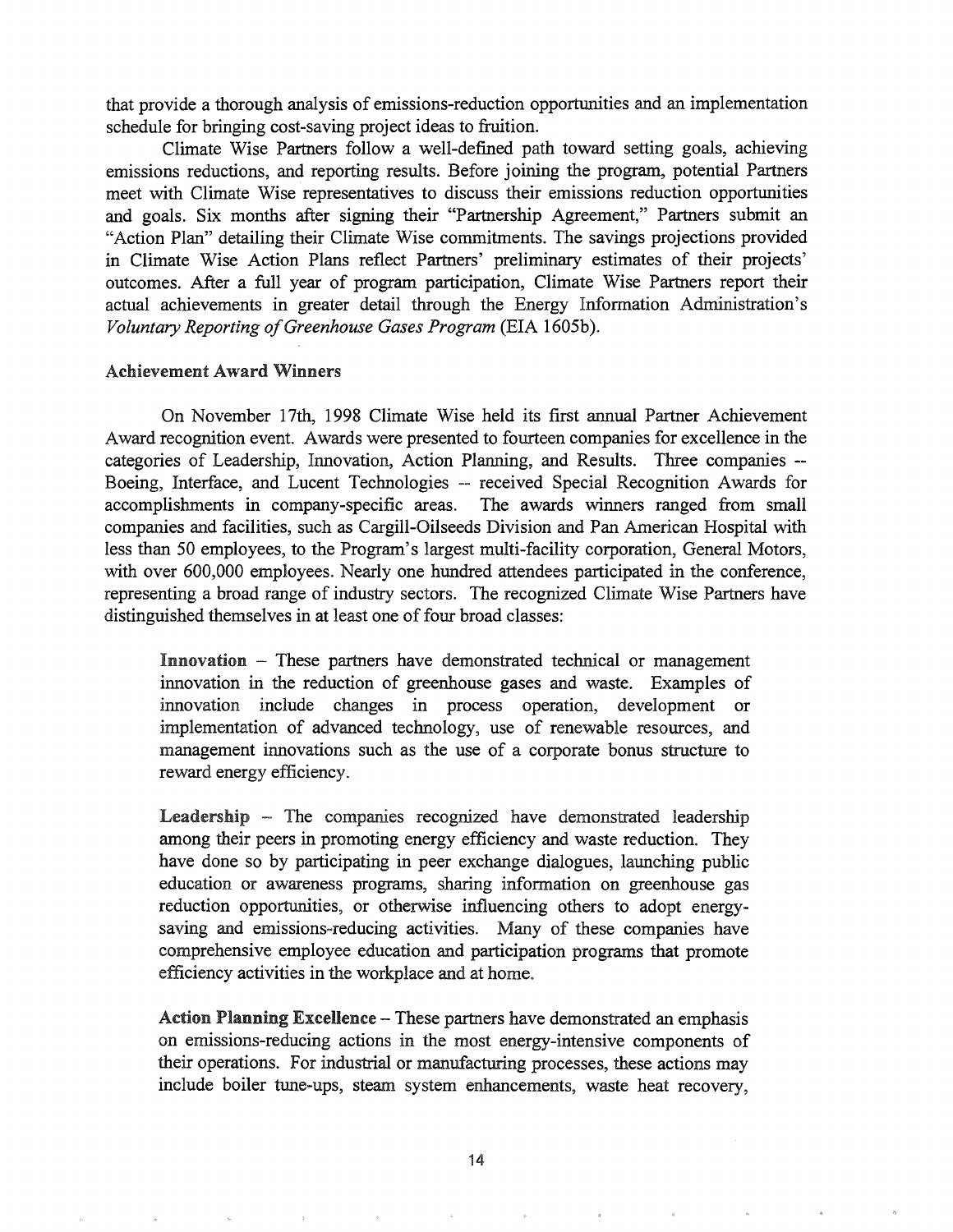compressed air system optimization, fuel switching, combined heat and power systems, or process optimizations.

Results - These companies have realized and reported significant greenhouse gas emissions reductions. The impacts from their resource conservation programs have been well quantified and documented. Along with completing a detailed Climate Wise Action Plan, many of the award winners have submitted current EIA 1605(b) reports through the *Voluntary Reporting of Greenhouse Gases Program.*

The award winners represent a diverse group of manufacturing sectors including a commercial printer, three food processors, two textile producers, three chemical companies, three electronics and electrical equipment manufacturers, a petroleum refiner, and two transportation manufacturers. These seventeen companies represent more than one quadrillion Btu, or about 5 percent, of U.S. industrial energy use.

Multi-Facility Corporation

- Anheuser-Busch Companies
- .. BP-America
- e General Motors Corporation
- Johnson & Johnson
- Quad/Graphics

Large Facility or Corporation

- Baxter Healthcare Corporation North Cove Facility
- 4& Malden Mills
- $\bullet$  Motorola Austin
- @ Gillette Stationary Products Arrow Park
- @ TECO Westinghouse Motor Company

Medium Facility or Corporation

- Cosmair, Inc. Clark Manufacturing Facility
- Stonyfield Farm, Inc.

Small Facility or Corporation

- Cargill, Inc. Raleigh Oilseeds Facility
- Pan American Hospital

Special Recognition Award Winners

- The Boeing Company
- Interface, Inc.
- @ Lucent Technologies

These companies are implementing a broad range of resource conservation and greenhouse gas emissions-reduction measures (see figure 1). About half of the measures target energy use in the manufacturing process, such as boiler and steam system improvements, process optimizations, and motor and compressed air system enhancements. The companies' actions also target lighting and HVAC system improvements, transportation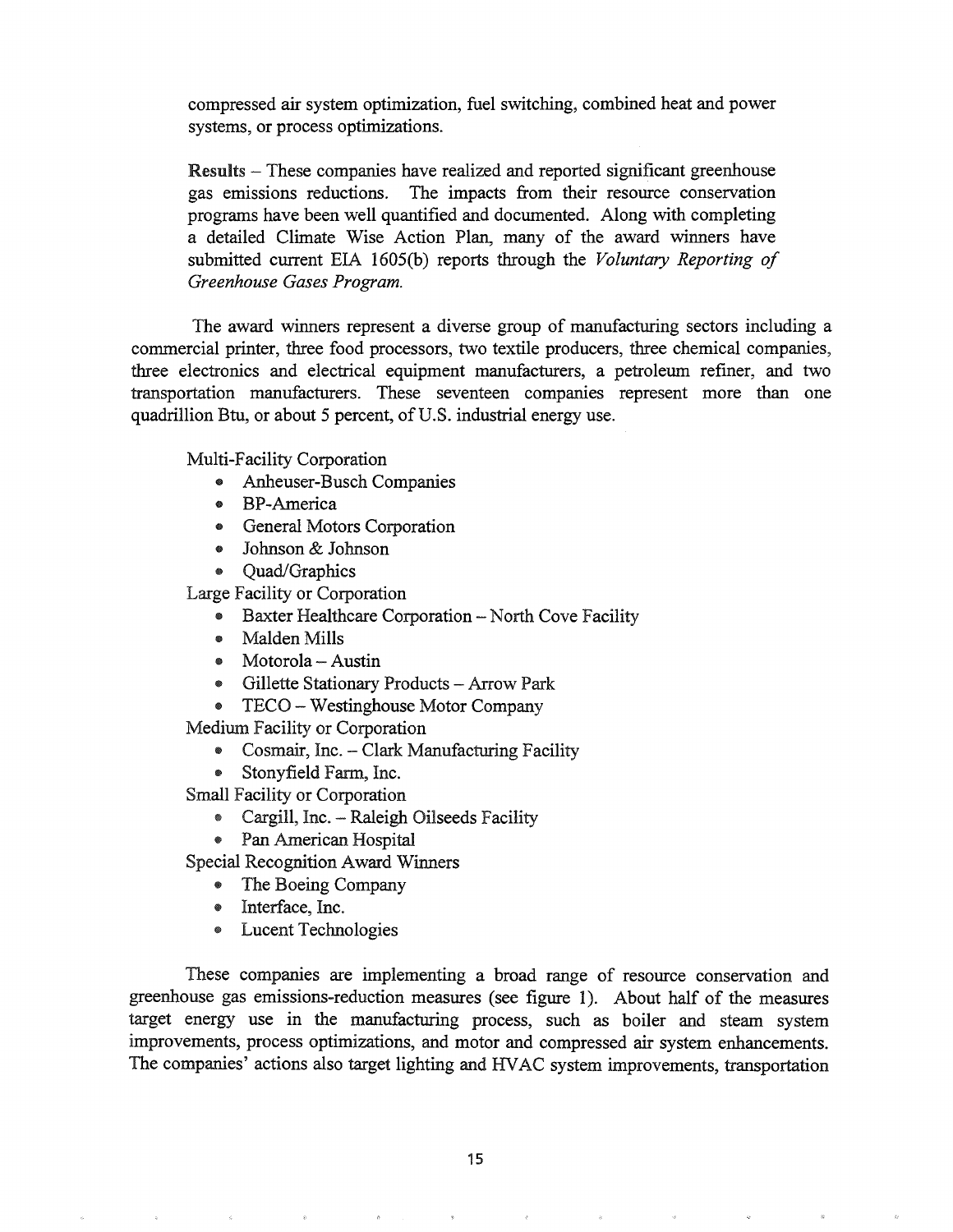efficiency and employee trip reductions, pollution prevention, recycling, water conservation, waste reduction, and an impressive array of employee education and public awareness programs.



Figure 1. Efficiency Actions by Type

The range of actions and accomplishments for which Partners were recognized demonstrates the value companies have found in improving environmental performance. The remainder of this article highlights the accomplishments of Climate Wise Partners in action planning and results, technology and process solutions, innovative approaches to environmental excellence, and leadership among their peers and in their communities.

## Results

#### Commitments, Action Planning, and Results

These outstanding Climate Wise Partners have made strong commitments to reducing greenhouse gas emissions~ Many of these leading companies have announced aggressive corporate goals to improve the efficiency of their corporate-wide energy use. For example, Johnson & Johnson has pledged to reduce its corporate energy use (adjusted for production) by 25 percent from 1991 to 2000. By 1997, it had achieved an 18.2 percent reduction. Overall energy use at U.S. facilities has declined 8 percent over this time period, while production has grown by more than 330 percent. In 1997, Johnson & Johnson saved 270,000 MMBtu, \$2,600,000 and 23,154 metric tons of carbon dioxide.

Anheuser-Busch has determined an objective of maintaining year 2000 utility costs at or below 1995 levels. Its *Utility Challenge 2000* program is an ambitious undertaking, especially when production growth and potential utility rate increases are considered. Stonyfield Farm's Climate Wise Action Plan establishes the goal of reducing energy use by 25 percent per pound of product between 1996 and 1999. They have achieved a 20 percent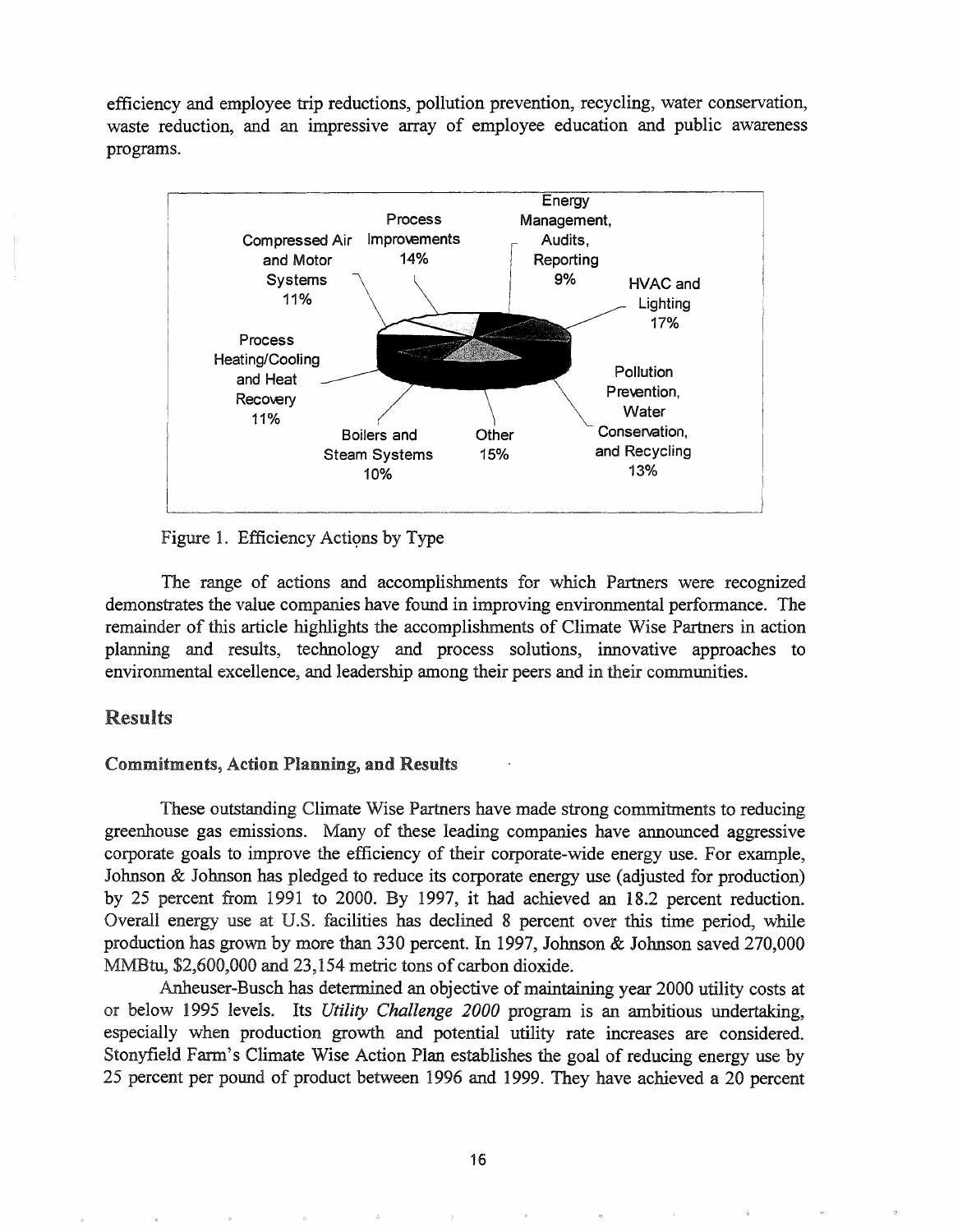reduction as of 1998. Baxter Healthcare Corporation's North Cove Facility Climate Wise Action Plan includes a 25 percent energy reduction per equivalent liter of product, to be accomplished through a variety of energy management system, boiler, process cooling, and compressed air system measures. Baxter's North Cove Facility is currently saving 108,000 MMBtu, \$650,000 and 10,000 metric tons of carbon dioxide per year as a result of its energyefficiency activities.

As part of their Climate Wise Action Plan, Gillette Stationary Products established a corporate goal of reducing their global energy and water use by 10 percent and 35 percent, respectively, and cutting annual energy consumption at the Arrow Park site by  $17$  percent  $-$  a full 1,000,000 kWh. The Arrow Park facility has conserved electricity by heating buildings with waste heat recovered from two air-cooled air compressors, and by adopting boiler and energy management systems. They have reported increasing production by 35 percent, while energy management systems. They have rependence as increasing electricity use by only 10 percent.

As a necessary element of these commitments, Partners have developed and initiated implementation of comprehensive action plans to bring about significant reductions in energy use. Together, these seventeen companies have identified nearly 500 separate energy efficiency projects that will have the equivalent greenhouse gas emissions impact of removing 700,000 cars from the road. Johnson & Johnson's actions were based on its comprehensive program of implementing a set of Best Management Practices, successfully addressing efficiency in a full range of areas and end uses.

The Boeing Company's first Climate Wise Action Plan involves nearly 150 energysaving measures in more than 50 facilities across 27 states. These measures encompass a full range of conservation activities, including building consolidations, extensive boiler upgrades, as well as large scale recycling and transportation efficiency programs. Through these programs, Boeing is saving  $$15,700,000$ , over  $1,777,000$  MMBtu, and avoiding almost 150,000 metric tons of carbon dioxide per year. Savings are expected to reach almost \$19,000,000, over 2,140,000 MMBtu, and 180,000 metric tons of carbon dioxide annually by the year 2000.

TECO-Westinghouse Motor Company has upgraded the most energy-intensive systems in their 30-year-old facility. They have installed efficient lighting systems, replaced electric ovens with new gas models, rescheduled engine testing during non-peak energy usage hours, updated steam systems, and implemented energy management measures. These improvements have resulted in a 55 percent reduction in average electric bills. TECO-Westinghouse Motor Company projects annual savings of \$507,000 and 13,000 metric tons of carbon dioxide. Lucent Technologies' portfolio of 189 implemented energy-efficiency projects includes lighting efficiency, HVAC upgrades, manufacturing process improvements, building automation systems, and energy-efficient motors. They anticipate saving over 900,000 MMBtu and \$13,500,000 annually by the year 2000.

Climate Wise companies are experiencing significant results. On average, Climate Wise estimates that the 17 award winners are reducing their energy use by approximately 15 percent, with the small- and medium-size companies realizing the greatest benefits from their efficiency actions. The combined efforts of these companies are expected to result in annual savings of 32 trillion Btu, 98 million dollars, and reduce carbon dioxide emissions by three million metric tons per year by the year 2000..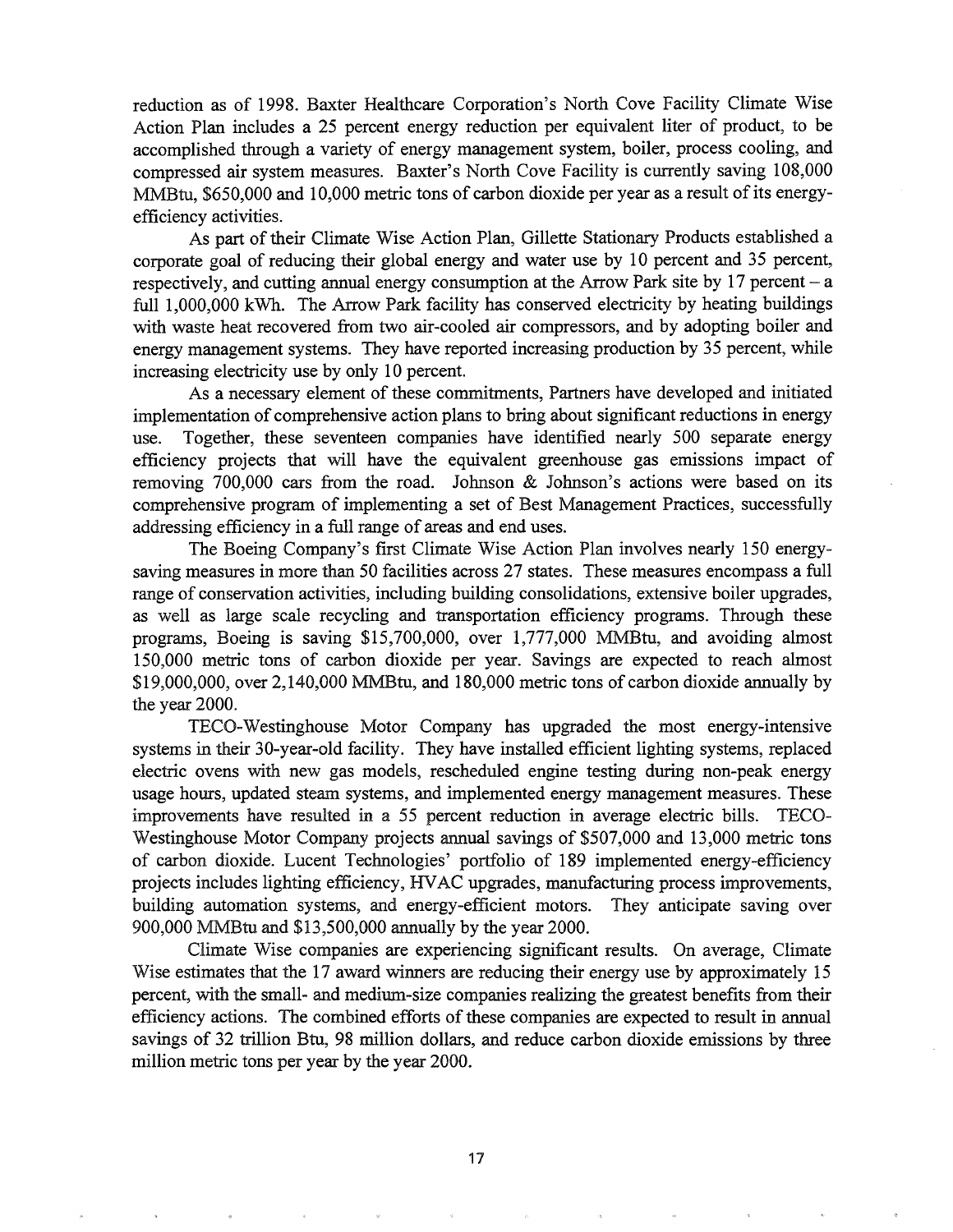### Energy Technology Solutions

Many of the award winners have developed or applied new technologies to reduce energy use. Some have reevaluated their production process to identify opportunities for improvement. Quad/Graphics plans to implement a number of process-related efficiency measures that not only reduce energy consumption, but conserve ink and reduce Volatile Organic Compound (VOC) emissions as well. Anheuser-Busch has developed the Bio-Energy Recovery System (BERS) which recovers methane, a greenhouse gas with high global warming potential, from its wastewater. The BERS reduces fuel used to generate electricity and reduces wastewater sludge by 50 percent. Motorola  $-$  Austin uses a considerable amount of energy in the costly processing of Ultra Pure Water (UPW), an essential resource for their semiconductor manufacturing process. The company evaluated the origin and fate of its process water, and implemented a number of solar and membrane technologies to reduce UPW use and, thus, the necessary energy for processing. Motorola - Austin anticipates annual savings of \$2,750,000, 277,000 MMBtu, and 52,281 metric tons of carbon dioxide by the year 2000.

Established technologies also continue to reduce energy use. After its facility was destroyed by fire, Malden Mills seized the opportunity to construct a new, energy-efficient facility, equipped with a state of the art cogeneration system that will serve as a demonstration project for future installations. The company has completely redesigned its production process to conserve energy and materials. BP America's action plan includes a significant commitment to the use of solar power. Emissions savings from photovoltaic panels are expected to reduce emissions by 19,000 metric tons of carbon dioxide per year.

TECO-Westinghouse Motor Company has launched a Thermal Storage Project, chilling water during nighttime hours to maximize efficiency and take advantage of lower energy costs. The chilled water is stored in a 1 million-gallon tank for use in process cooling during the day. General Motors' Climate Wise Action Plan includes its Powerhouse Strategy Program, through which the company seeks to reduce energy use by implementing first tier efficiency measures directly related to the acquisition and distribution of energy and resources. In 1997, General Motors Corporation saved 13,000,000 MMBtu and ayoided nearly two million metric tons of carbon dioxide emissions~

### Energy Measurement, Tracking, and Management

Measuring and tracking energy use is an essential precursor to developing an effective greenhouse gas emissions-reduction strategy, and a growing number of Climate Wise Partners are adopting this practice and realizing its benefits. Tracking energy use of facilities and individual projects lends itself to identifying opportunities, prioritizing investments, and evaluating the success and applicability of efficiency projects to other practices within the corporation.

Large multi-facility corporations find considerable benefits in tracking energy use. In support of its *Utility Challenge 2000,* Anheuser-Busch has developed an extensive Utility Conservation Database that tracks energy use and conservation projects at each location. This database is available to each facility's Utility Coordinator and all environmental

18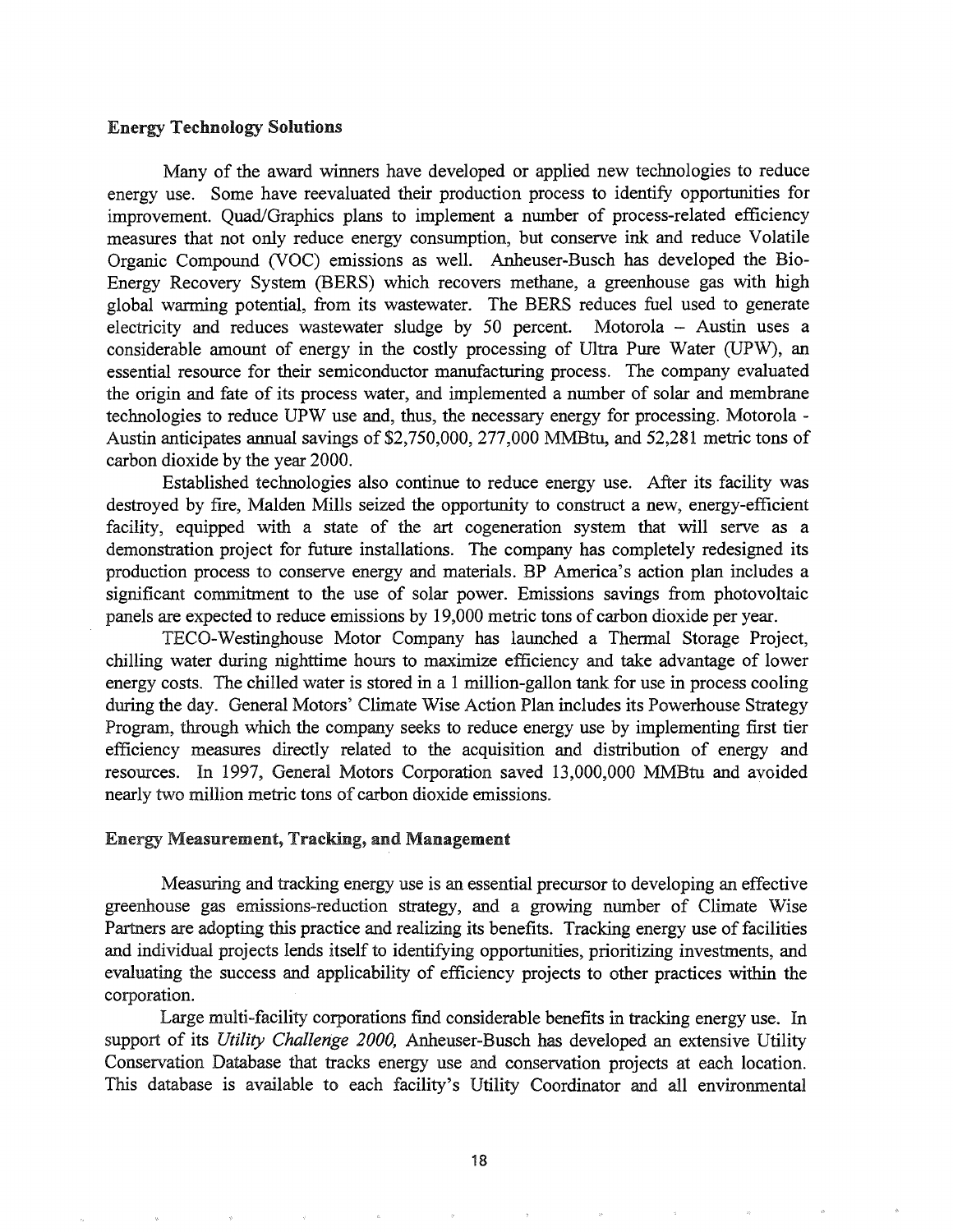personnel in the company. Disseminating this information allows facilities to compare their performance relative to others and to evaluate the success of other facilities' energyefficiency investments. The company has also implemented a comprehensive brewery-wide energy and utility survey program. Lucent Technologies also devoted substantial efforts toward developing its Database Tracking System, for which it received one of the Special Recognition Awards. This comprehensive energy database was used as a model by the EPA in developing a tool for assisting Climate Wise Partners in organizing and tracking their own energy information.

Small facilities can also benefit from a tracking system. Cargill, Inc.'s Raleigh Oilseeds facility conducts daily surveys of energy intensive equipment and undertakes comprehensive energy audits on a monthly basis. Pan American Hospital has installed a facility-wide Energy Management System that monitors the consumption of all energy intensive systems in order to optimize their performance and identify potential problems as they occur.

#### Innovative Approaches to Energy Efficiency and Pollution Prevention

The award winners are not only exploiting established energy-efficiency measures, but are also testing innovative approaches to improving environmental performance. Quad/Graphics' decision to locate their new facility on a brownfield site eliminated the energy and virgin materials necessary for building a new structure. The new location also resulted in the reduction of average employee commutes, thus reducing automobile fuel use and resultant emissions. Interface Research, Inc. was recognized for its continued commitment to sustainability, including the development of what may be the first line of Climate Neutral products. Climate Neutral refers to offsetting greenhouse gases generated during each stage of a product or service's life-cycle, thereby eliminating any net impact on the global climate. Interface's partnership with the Climate Neutral Network has helped to define the scope of Climate Neutral products and services. The company's development and use of EcoMetrics<sup>™</sup>, a detailed accounting of resources, production, and waste, measured in carbon dioxide equivalents, has helped to establish methods for companies to inventory greenhouse gas emissions associated with the production and use of a product over its lifetime. Interface has also installed a 127 kW photovoltaic array at its Bentley Mills facility. As one of the largest industrial solar systems in the nation, it will displace about 6 percent of the facility's electricity consumption, eliminating the emissions from the fossil fuel generation of this electricity.

BP-America has launched a 10 facility intra-company carbon cap and trading system. Through this system, BP facilities gain first-hand experience in the creation and trading of emissions reductions credits, which they plan to share with interested parties around the world. British Petroleum is also developing an emissions reduction goal for their company that will become part of the company performance review process for all BP employees and managers. In addition, BP is investigating a Climate Neutral gasoline product line, through which BP and participating customers with sizable vehicle fleets would jointly invest in carbon offset projects, entirely accounting for those emissions associated with the fuel's use.

Consistent with the Climate Neutral concept, Stonyfield Farm has invested in a portfolio of projects that offset 100 percent of the  $CO<sub>2</sub>$  emissions from their facility energy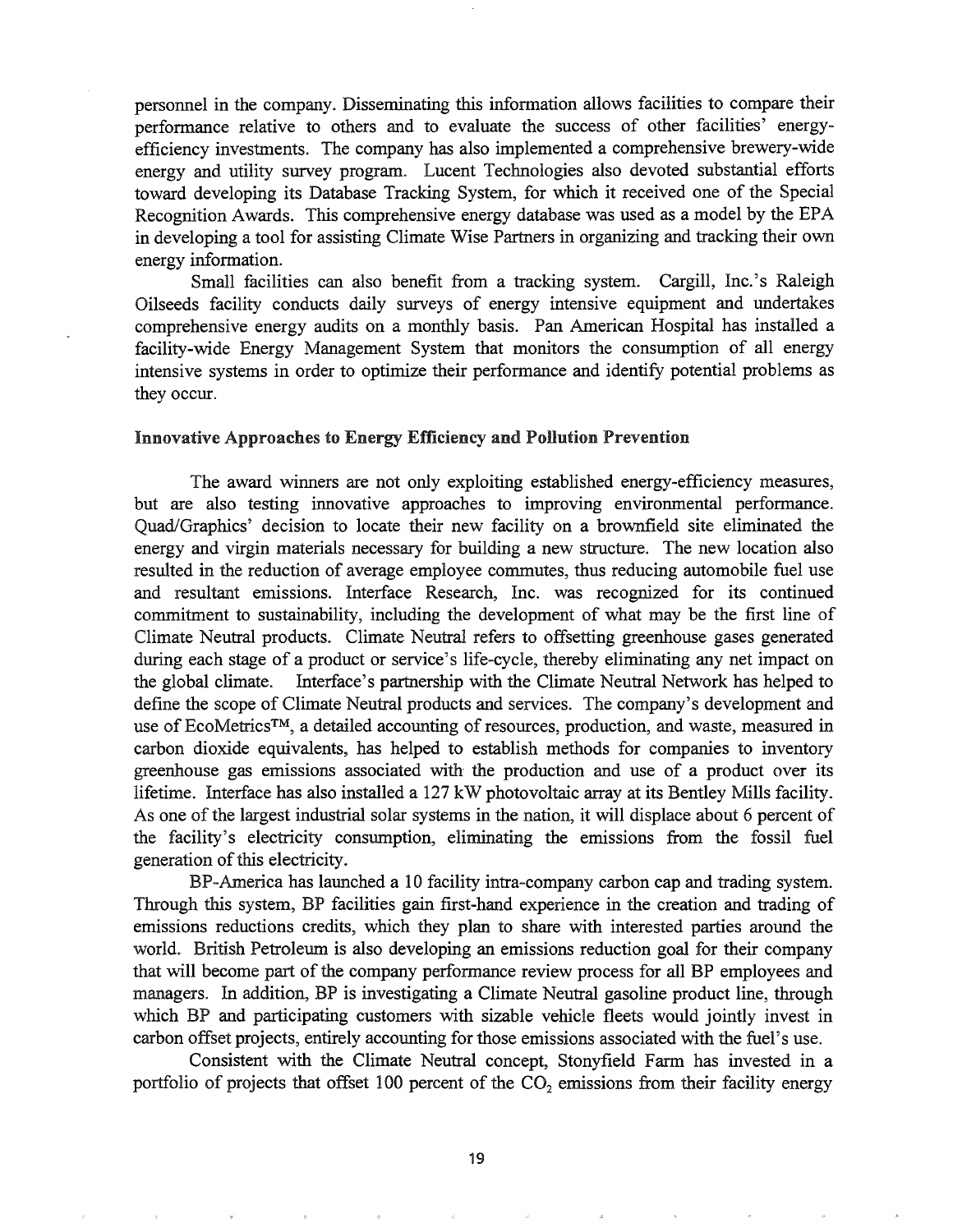use. Stonyfield has adopted multiple process-efficiency measures, including the installation of energy-efficient liquid recirculation systems on ammonia refrigerators, elimination of steam intensive processes, heat exchange optimization, and water use reductions. Stonyfield Farm is also seeking to minimize vehicle fuel use and transportation emissions by modifying milk delivery schedules and promoting employee carpooling.

#### Leadership among Peers and in the Community

The Climate Wise Achievement Award Winners have not only committed to reducing greenhouse gas emissions, but have taken it upon themselves to share their experiences with others. They are raising awareness of energy efficiency through media campaigns; sharing technology and information through peer exchange activities; and educating their suppliers, customers, and employees about the value of environmental consciousness.

Equipping suppliers with the information necessary for grappling with energyefficiency issues can benefit both the supplier and the companies it services. As energy and other input costs fall, suppliers grow more competitive, paving the way toward potentially lower product costs. General Motors recognized this principle and developed the Supplier Outreach Program, through which 200 supplier development engineers conduct over 2000 workshops each year, educating supply-chain facilities about reducing waste, improving productivity, conserving resources, preventing pollution, and reducing costs. Sharing efficiency lessons with parent companies and subsidiaries can also prove valuable. Baxter Healthcare's North Cove facility was instrumental in convincing its parent corporation to join the Climate Wise Program, and hosted the Baxter Energy Conference in April 1998 to exchange ideas with other Baxter sites. Perhaps most impressive, however, was their establishment of the McDowell Environmental Exchange, a forum for keeping industries in the McDowell County community abreast of environmental regulations, source reductions, recycling opportunities, new environmental technologies, and common environmental ideas.

Several companies were recognized for sharing insights and experiences with peer companies. Motorola - Austin exemplified leadership in the City of Austin's Climate Wise Partnership. They were the first company to join the partnership, and have since played a key role in recruiting 14 other companies, including some of their suppliers. Cosmair's Clark Manufacturing Facility has demonstrated leadership both in business and in their community. Since joining Climate Wise in 1996, the Clark facility has been instrumental in leading other companies to the program, including other Cosmair facilities and several vendors in their supply chain.. Stonyfield Farm's recognition was based upon their leadership in energy efficiency and environmental initiatives. The company's *Environmental Cookbook* is designed to give other companies the "recipe" for calculating their emissions and implementing carbon offset projects.. Lucent Technologies played a key role in forming the successful New Jersey Climate Wise Partnership, and has hosted several peer exchange conferences in their region. Johnson & Johnson, a charter partner in Climate Wise, Green Lights, and Energy Star buildings, has made presentations at many conferences and forums throughout the country, highlighting the benefits and results of their participation in these voluntary programs, and encouraging others to follow their lead.

Finally, most of the Program's leading companies extend their educational and outreach efforts to employees, customers, and their communities. Cosmair actively engages